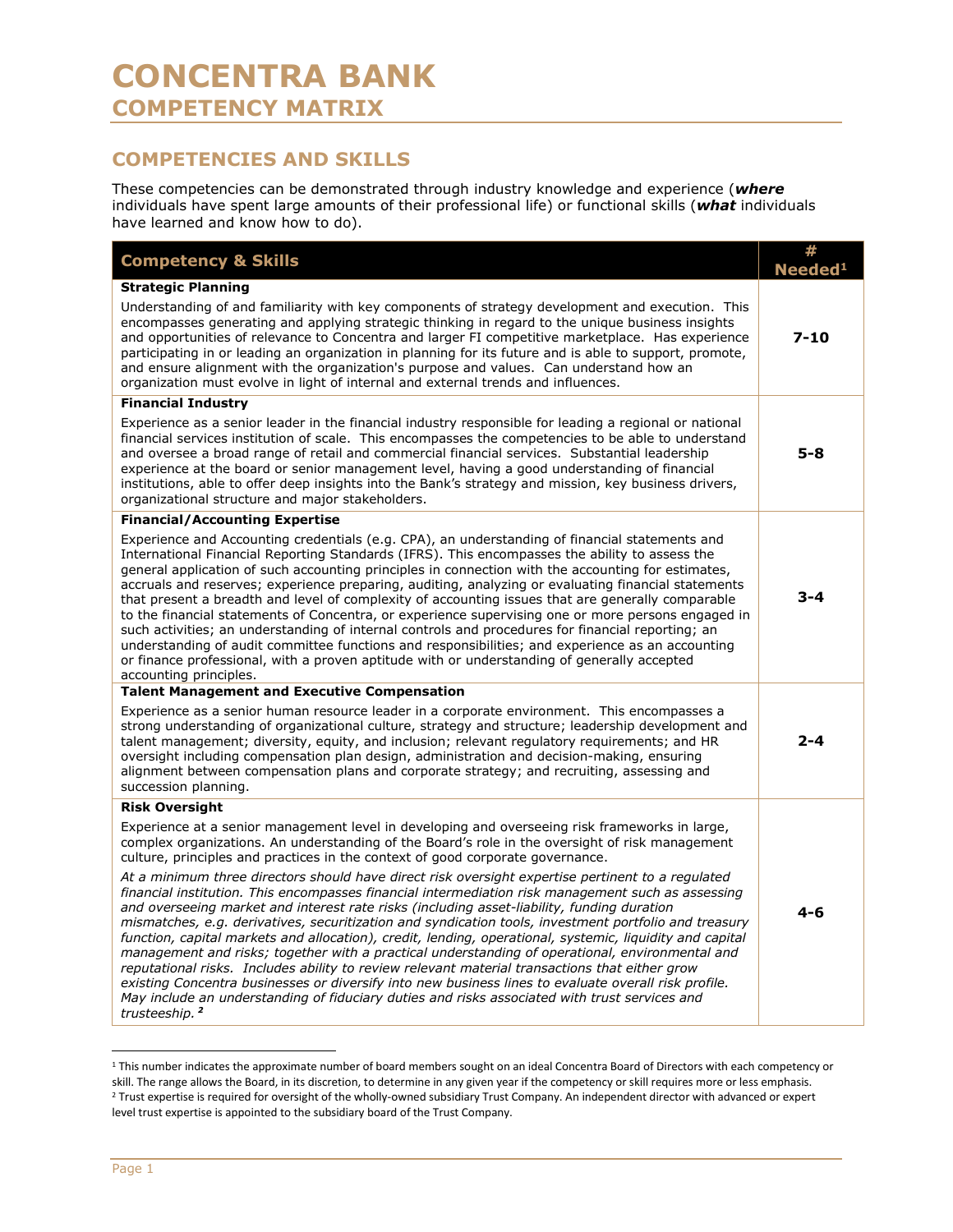## **CONCENTRA BANK COMPETENCY MATRIX**

| <b>Competency &amp; Skills</b>                                                                                                                                                                                                                                                                                                                                                                                                                                                                                            | #<br>Needed <sup>1</sup> |  |
|---------------------------------------------------------------------------------------------------------------------------------------------------------------------------------------------------------------------------------------------------------------------------------------------------------------------------------------------------------------------------------------------------------------------------------------------------------------------------------------------------------------------------|--------------------------|--|
| <b>Information Technology and Security</b>                                                                                                                                                                                                                                                                                                                                                                                                                                                                                |                          |  |
| Experience as a senior executive in information technology overseeing the implementation of digital<br>technology strategy with complex architecture and data analytics. Understanding of emerging and<br>disruptive industry technologies, cyber-security, and IT project and performance oversight.                                                                                                                                                                                                                     | 2-4                      |  |
| <b>Direct to Consumer Retailing</b>                                                                                                                                                                                                                                                                                                                                                                                                                                                                                       |                          |  |
| Experience with direct to consumer product offerings, services, and customer relations, with<br>particular emphasis on digital services and related technology, and with developing strategies to<br>enhance client experience.                                                                                                                                                                                                                                                                                           | 2-4                      |  |
| <b>Business and Commerce</b>                                                                                                                                                                                                                                                                                                                                                                                                                                                                                              |                          |  |
| Experience leading large, complex organizations beyond the FI sector, particularly in those unique<br>sectors that directly relate to Concentra's strategic initiatives and/or partnerships. This<br>encompasses a deep business executive acumen, understanding competitive strategic business<br>opportunities and risks.                                                                                                                                                                                               | 3-5                      |  |
| <b>Governance and Boards</b>                                                                                                                                                                                                                                                                                                                                                                                                                                                                                              |                          |  |
| Understanding of and familiarity with best practices in corporate governance and board<br>effectiveness. This would generally have been gained by board and/or CEO experience in an<br>organization of similar size, scope and complexity as Concentra, including an awareness of current<br>governance principles, liabilities, policies, issues and trends, and the roles and responsibilities of a<br>Board of Directors within the larger governance framework (legal, regulatory, industry and business<br>context). | $10 - 12$                |  |
| <b>Stakeholder Engagement and Communications</b>                                                                                                                                                                                                                                                                                                                                                                                                                                                                          |                          |  |
| Understanding of and familiarity with overseeing and ensuring effective engagement and<br>communications strategies with key stakeholders, including customers, shareholders, employees,<br>suppliers, regulators, and government. This includes understanding how to build and leverage<br>relationships, how to develop and position compelling communications, and brand strategy,<br>including how to effectively use tools such as social media.                                                                     | 2-4                      |  |
| <b>Mergers &amp; Acquisitions</b>                                                                                                                                                                                                                                                                                                                                                                                                                                                                                         |                          |  |
| Understanding of and familiarity with oversight of corporate strategy, corporate finance and<br>management dealing with the buying, selling, dividing and combining of different financial<br>institutions, companies and/or similar entities. Expert level competency requires demonstrated<br>experience across a variety of corporate structures.                                                                                                                                                                      | $1 - 3$                  |  |
| <b>Regulatory Environment</b>                                                                                                                                                                                                                                                                                                                                                                                                                                                                                             |                          |  |
| Understanding of and familiarity with financial institution and/or regulated industry environment,<br>such as overseeing bank compliance reports, able to gain reasonable assurance in the Bank's<br>controls and compliance with legal, regulatory and liability requirements.                                                                                                                                                                                                                                           | 2-4                      |  |
| <b>Capital Raising</b>                                                                                                                                                                                                                                                                                                                                                                                                                                                                                                    |                          |  |
| Understanding of and familiarity with capital markets and how access to same is facilitated.<br>Experience in both tactical and long-term capital planning, understanding variations to corporate<br>structures and governance models that may emerge from varying capital arrangements.                                                                                                                                                                                                                                  | $1 - 3$                  |  |